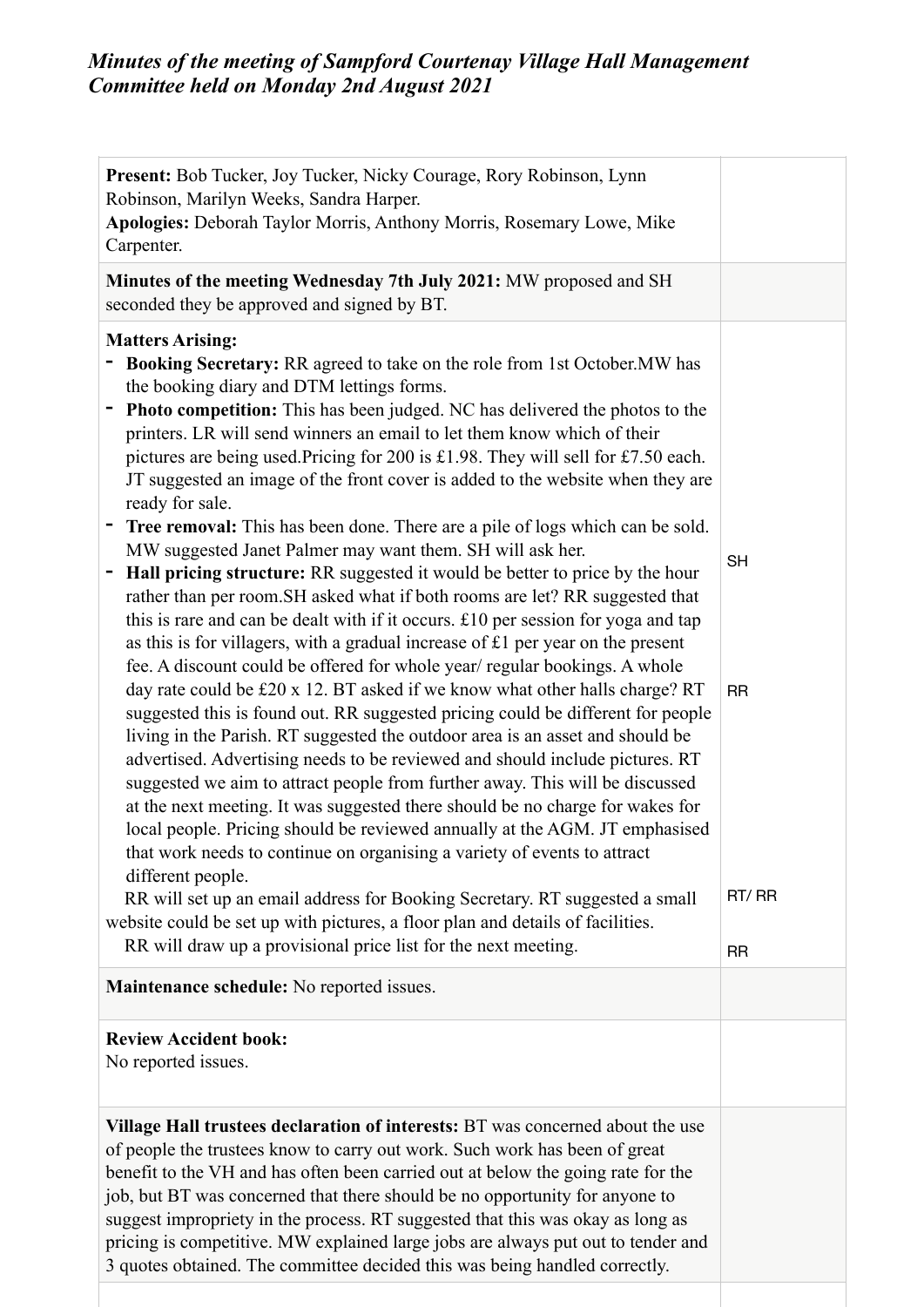| <b>Roof update:</b> None was given as MC couldn't attend the meeting.                                                                                                                                                                                                                                                                                                                                                                                                                                                                                                                                                                                                                                                                                                                                                                                                                                                                                                                                                                                                                                                                                                                                                                                                                                   |                                                  |
|---------------------------------------------------------------------------------------------------------------------------------------------------------------------------------------------------------------------------------------------------------------------------------------------------------------------------------------------------------------------------------------------------------------------------------------------------------------------------------------------------------------------------------------------------------------------------------------------------------------------------------------------------------------------------------------------------------------------------------------------------------------------------------------------------------------------------------------------------------------------------------------------------------------------------------------------------------------------------------------------------------------------------------------------------------------------------------------------------------------------------------------------------------------------------------------------------------------------------------------------------------------------------------------------------------|--------------------------------------------------|
| Feedback from the barbecue 24th July: This was felt to have worked very well<br>with very good quality food. RT suggested that advertising needed to explain the<br>food better next time to sell it more, as it was much more than burger/sausage<br>baps. RR suggested that it might be a good idea to sell tickets for an up front<br>payment. It was discussed as to how payments could be taken. RT suggested tickets<br>be numbered and this used as a BACS reference. People could also pay cash to<br>those selling the tickets. It was suggested this is trialled for Roof aid event. MW<br>will send out an email with the BACS details.                                                                                                                                                                                                                                                                                                                                                                                                                                                                                                                                                                                                                                                      | <b>MW</b>                                        |
| News from Roof aid sub committee: The line up has been sorted: Sampford<br>Courtenay stompers, Mia, The Humming Birds, TNT Blues Collective and Diving<br>for Pearls. Kevin and Martin will sort out the music and sound desk etc. Car<br>parking will hopefully be in Mick Dennison Smiths field - MC to sort this. Will<br>need to suggest people bring torches in the advert and borrow high vis jackets from<br>the Parish Council- BT to ask. Cars will need to come in from Sampford Chapple to<br>park- again this will need to be advertised. MW has some car park signs. John<br>Palmer will need to put signs on the main road for this and the Harvest Tea. RR is<br>organising the barbecue. There will be a cream tea tent, ice creams, cakes, tea and<br>coffee. Usherette trays will be used to sell snacks like pizza. RT, MT and SH will<br>work the bar. RT suggested getting a keg but will check numbers first. RT will<br>investigate the Taw Valley Brewery.<br>First 3 acts will be outside, then move into hall from about 6.30. Jim is sorting out<br>the stalls and side shows. Tombola will be £1 a ticket with every ticket a winner.<br>Need to collect food and drink items for prizes- Jackie Hedges will collect.<br>SH will ask the New Inn if they will sell tickets. | <b>MC</b><br><b>BT</b><br><b>RT</b><br><b>SH</b> |
| Harvest Cream Tea 29th August: NC is sourcing boxes and containers. JT is<br>taking phone orders and secretary emails. Choice of cream tea £5 or afternoon tea<br>£10. LR to let SH know how many pasties are needed on the Wednesday before.<br>Tea and coffee will be served in the field. Meet at hall at 1.30pm on the day to<br>make sandwiches etc.                                                                                                                                                                                                                                                                                                                                                                                                                                                                                                                                                                                                                                                                                                                                                                                                                                                                                                                                               | <b>NC</b><br><b>LR</b>                           |
| <b>Pumpkin Trail:</b> 30th October was agreed. JT will put it into diary.                                                                                                                                                                                                                                                                                                                                                                                                                                                                                                                                                                                                                                                                                                                                                                                                                                                                                                                                                                                                                                                                                                                                                                                                                               | <b>JT</b>                                        |
| <b>Summer Ball:</b> Agreed date of Friday 24th June 2022. BT to ask AM if he wants to<br>be involved.                                                                                                                                                                                                                                                                                                                                                                                                                                                                                                                                                                                                                                                                                                                                                                                                                                                                                                                                                                                                                                                                                                                                                                                                   | <b>BT</b>                                        |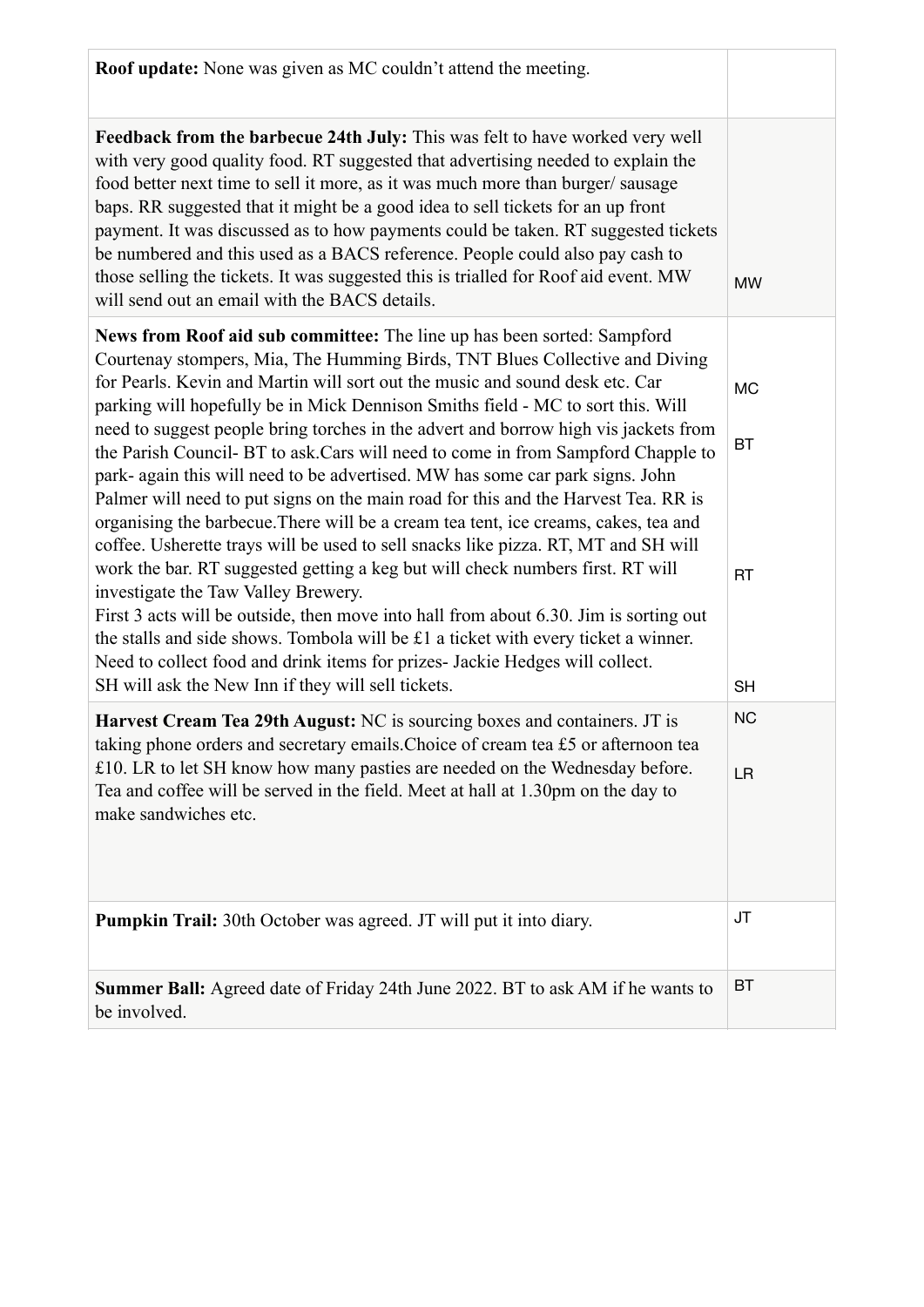## TREASURER'S REPORT FOR August2021

## EXPENSES

Bulb (electricity) July - £44.36 Farmer Luxtons( meat for BBQ) £83.64 Mark Hedges ( windows) £13422.52 A. Morris ( reimburse purchase of bar stock) £242.72

## **RECEIPTS**

Just Giving - £78.28 Text Giving - £8.99 Restart Grant( Covid) £8000.00 EDF refund £123.82 Carpet sale £10.00 Footspa sale £5.00 Sunloungers sale £ 15.00 Donation( R&J Bevis BBQ) £20.00 Sale of tomatoes/ cucumbers BBQ £7.00 Table tennis hire £9.00

Balance at Bank - £28067.02 Lloyds Bank - £14349.41 NatWest - £13717.61

Donations to Roof- us £43,824.24

## **Events and Lettings:**-

- **-** The Parish Council have booked the hall for its future meetings.
- **-** Tap Dance Thursdays.
- **-** Christening party
- **-** WI 2nd Sept 7-9pm
- **-** Yoga on Wednesdays from 9th June 6-7pm
- **-** Into the dark
- **-** Table tennis Wednesdays
- **-** Exbourne choir Thursdays 7- 10pm from 9th Sept.
- **-** Flower Club September to September- usually get a discount
- **-** 11th Sept Roof-Aid
- **-** 18th Sept Come, buy and chat.